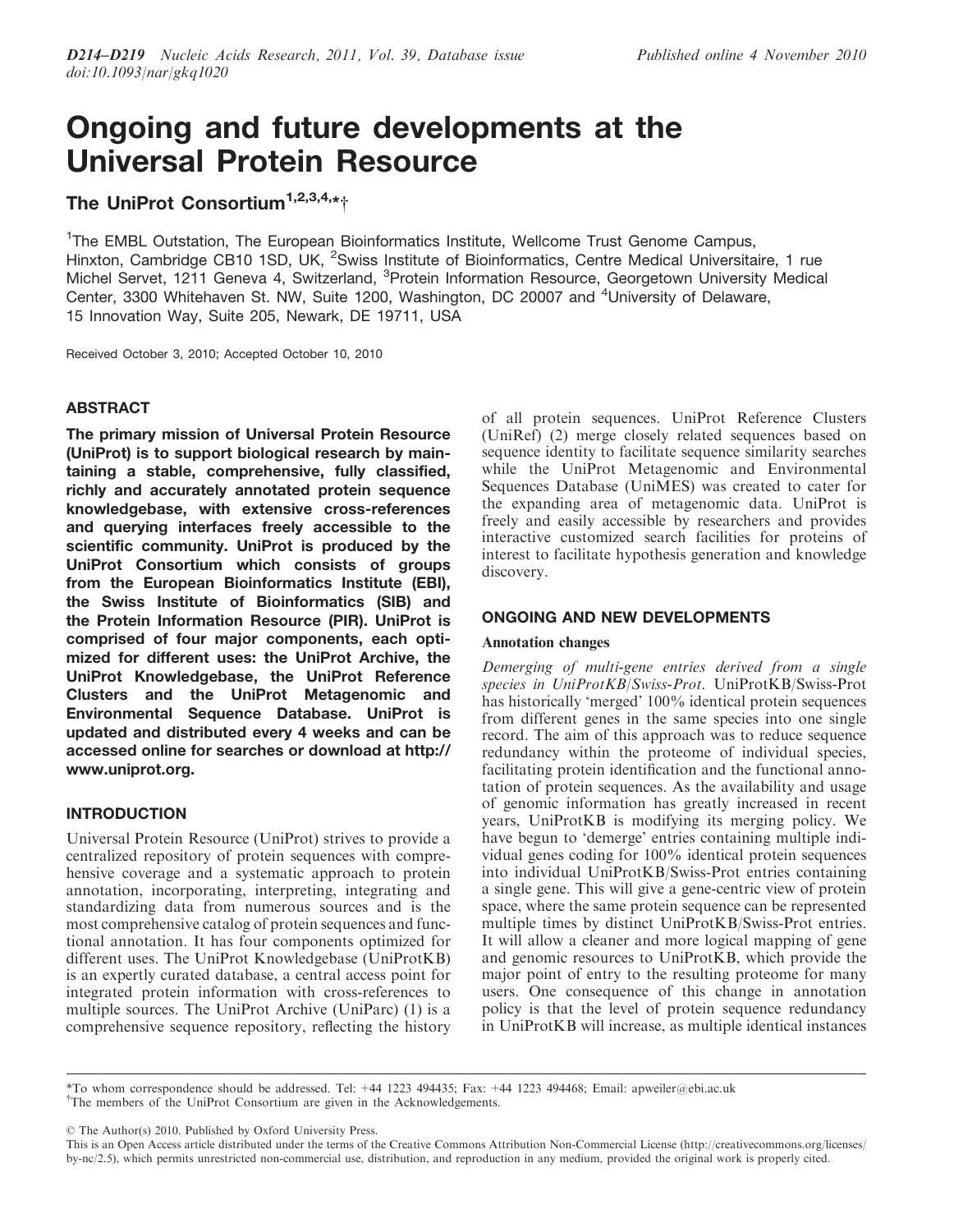Entries annotated via the HAMAP pipeline are integrated into UniProtKB/TrEMBL. The growth in the number of completely sequenced microbial genomes generated a need for a procedure that provides high-quality annotation for as many protein sequences as possible. UniProt's response was to develop the semi-automated system, HAMAP (high-quality automated and manual annotation of microbial proteomes), that uses manually built annotation templates for protein families to propagate annotation to all members of defined protein families, using very strict criteria. In UniProtKB, entries semi-automatically annotated via the HAMAP pipeline used to be integrated into UniProtKB/Swiss-Prot. To allow users to unambiguously discriminate between manually and automatically annotated records, our policy has changed and HAMAP is being integrated into the automatic annotation system applied to UniProtKB/TrEMBL. This approach has several advantages. First, it reinstates UniProtKB/Swiss-Prot policy of only containing manually reviewed entries. Second, it enhances UniProtKB/TrEMBL's quality by adding new, manually reviewed rules for automatic annotation. Third, the UniProtKB/TrEMBL's automatic annotation system allows quick and extensive updates at every release. Fourth, HAMAP-derived annotation displayed in these entries is tagged to indicate the source rule. It should be emphasized that entries used as templates to create HAMAP family rules undergo thorough manual annotation, not only at the sequence level, but also at the functional level, including in-depth literature mining. Consequently, these entries are in UniProtKB/ Swiss-Prot and manually updated when required. This helps guarantee the high quality of the resulting HAMAP profiles.

# Evidence attribution

Each UniProtKB entry combines information from a wide range of sources including data imported from ENA/ DDBJ/GenBank (3,4,5) nucleotide records, data imported from other databases, automatic annotation and manually curated information added from the scientific literature and sequence analysis programs. The UniProt Consortium utilizes an evidence attribution system which attaches an evidence tag to each data item in a UniProtKB entry identifying its source(s) and/or the method(s) used to generate it. This system allows users to easily trace the source of each annotation, and thereby to assess data reliability. It also allows for automated correction and updating of imported or predicted annotations in response to changes in their underlying sources, while preserving data which has been manually curated.

Finer-grained tagging will be implemented to allow a more detailed breakdown of source information that will enable users to more easily use the evidence tags to identify all experimentally characterized annotations for a given protein from a particular strain of a particular species as well as all experimentally characterized annotations/proteins from a proteome or protein family. This has the added benefit of providing the experimental annotation for the benchmarking of sequence analysis tools such as predictors of post-translational modifications or topology. Retrofitting will be ongoing for those manually curated entries created before the evidence attribution system was introduced. The UniProt Consortium is currently modifying UniProt evidence tags to make them compatible with the widely used gene ontology (6) evidence codes, and is also involved in discussions with other curated databases such as ENA/DDBJ/GenBank and RefSeq (7) to ensure consistency across our resources. The evidence attribution system is available in the XML version of UniProtKB and has also been partially implemented in the entry view on the UniProt web site allowing the user to link through to the source resource or appropriate SOP. Future plans include the provision of additional web services based on the evidence tags such as access to the source annotation rules (UniRules/SAAS) responsible for each predicted annotation. It is planned to extend the scope of the evidence attribution system to enable users to use the evidence tags to identify all experimentally characterized annotations for a given protein from a particular strain of a particular species as well as all experimentally characterized annotations/ proteins from a proteome or protein family. This has the added benefit of providing the experimental annotation for the benchmarking of sequence analysis tools such as predictors of post-translational modifications or topology.

#### Complete proteomes

The International Protein Index (IPI) (8), an integrated database providing non-redundant complete datasets of proteins for featured higher eukaryotic organisms, has been extensively used in proteomics experiments. IPI was launched in 2001 when information about proteins was stored in diverse formats across many different databases. The situation has improved for many of the best-studied genomes and UniProtKB is now working in collaboration with Ensembl (9) and RefSeq to provide complete protein sequence coverage of IPI organisms. The UniProt Knowledgebase provides comprehensive coverage of the human, mouse and rat genomes. It has also incorporated the Arabidopsis thaliana data from TAIR (10), and sequence predictions for cow, chick, zebrafish and dog. UniProt will produce specific data sets for each of these species and, shortly after this, production of IPI will be discontinued. A further development in the provision of complete proteome sets by UniProt concerns those species which are represented by more than one complete proteome in UniProtKB. At the current time there are relatively few such species some notable exceptions include Escherichia coli and Streptococcus agalactiae. However, their number is likely to grow sharply in the near future, as continuing developments in high-throughput sequencing technologies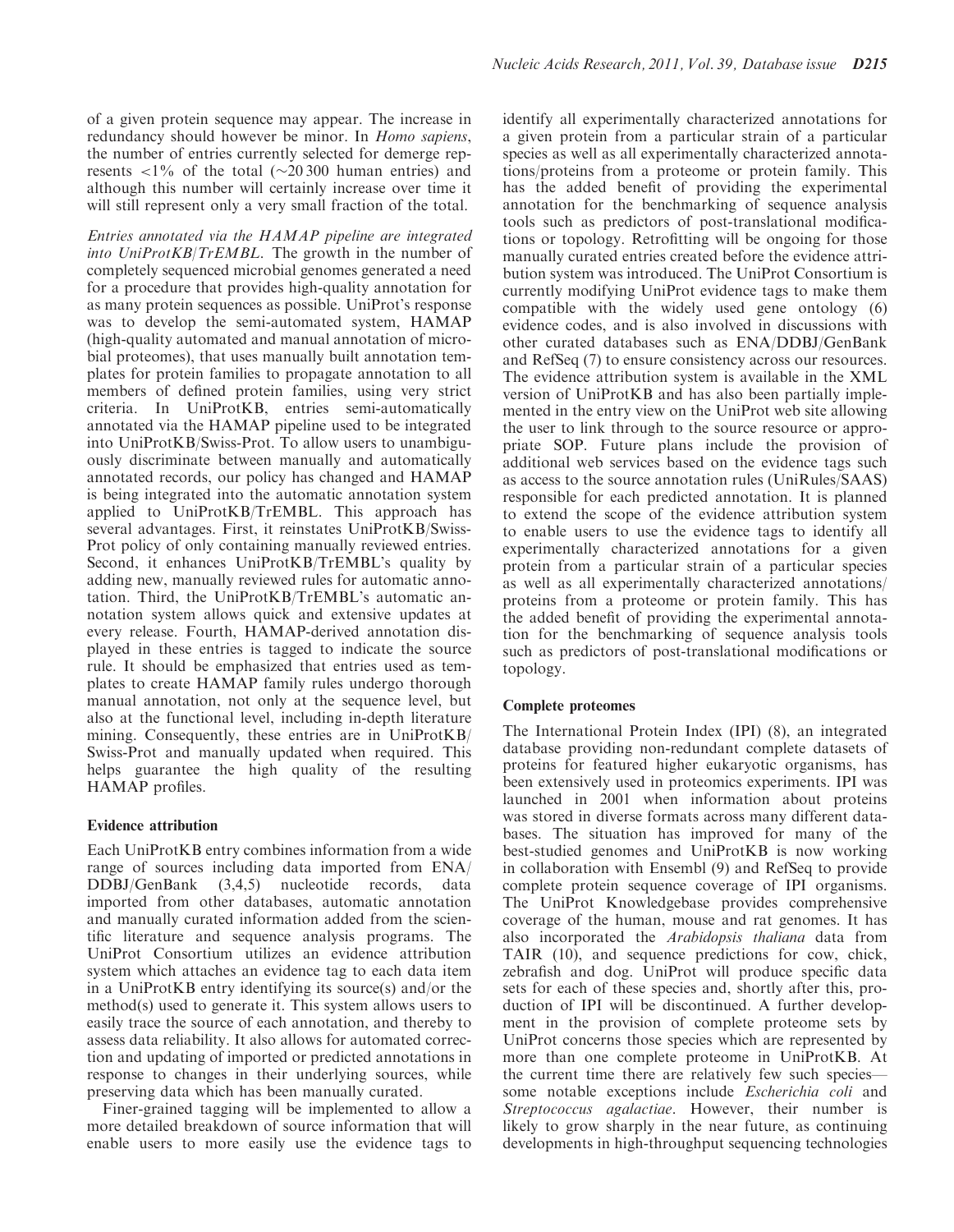render the genome sequencing of multiple strains or isolates of a particular species routine. Given the potentially large differences in protein composition that may exist between different strains of the same species, it is essential that users be able to identify the actual strain for which a particular protein or group of proteins has been experimentally characterized. This makes the provision and annotation of complete proteomes for individual strains or isolates essential. Historically, UniProtKB merged sequence and annotation data from different strains and complete proteomes into a single entry. Such merging will no longer be performed, existing merged proteomes will be actively demerged, and functional annotation assigned to the correct strain where possible. Individual complete proteomes that currently have a species-level taxonomic assignment will be reassigned to the correct strain-level taxonomic node, where that information is available. The final outcome of these changes will be the provision of clearly delineated and correctly annotated proteomes for individual strains or isolates in UniProtKB. In those cases where multiple complete genome and proteome sequences are available for a single strain or isolate, users will be provided with access to the individual proteomes from separate projects. To further help users select more easily among multiple proteomes, UniProt will define a single reference or representative proteome for each species—this will be the proteome that includes the greatest amount of relevant functional annotation, and, where resources permit, will be the proteome which is preferentially selected for manual curation. The selection and definition of reference strain proteomes in UniProtKB has already begun for viruses (11), where 355 reference strains have been selected in accordance with RefSeq. The manual selection of reference proteomes for these and other species will be supplemented by an automatic procedure that assesses annotation content. Access to data on complete proteomes including downloads will be provided via a new portal which is currently under development. This portal will provide users with information and simple statistics for both complete proteomes and their individual components, such as chromosomes and plasmids.

# Automatic annotation

The current rate of production of genome sequence data far exceeds the rate at which such data can be manually annotated. UniProt has developed two complementary systems to automatically annotate protein sequences in UniProtKB/TrEMBL, providing accurate annotations to protein sequences that might never be experimentally characterized. The first system, UniRule, which incorporates the HAMAP(12), RuleBase(13) and Protein Information Resource (PIR) (14) systems, uses annotation rules created and monitored by experienced curators. Each annotation rule specifies a number of annotations, and conditions which must be satisfied for that annotation to be applied. These conditions may include family membership [as indicated by a match to a family defined by InterPro (15)], taxonomic constraints and the presence of particular sequence features. Rules are created by curators based on information from experimentally characterized template entries, and their predictions evaluated against the content of manually annotated UniProtKB/Swiss-Prot entries which serve as the gold standard. Those rules that are inconsistent with current UniProtKB/Swiss-Prot annotation are sent to curators for review. This validation step occurs at each UniProtKB release, and ensures that only high-quality predictions are added and prevents propagation of potentially erroneous data.

The second system, the Statistical Automatic Annotation System [SAAS, previously named Spearmint (16)] supplements the labor-intensive-UniRule system and to ensure scalability of computational annotation. SAAS generates automatic rules for functional annotation from UniProtKB/Swiss-Prot entries using the C4.5 decision-tree algorithm. This algorithm uses entropy gain to find the most concise rule for an annotation based on the criteria of sequence length, InterPro-group membership and taxonomy. SAAS employs a data-exclusion set that censors data not suitable for computational annotation (such as specific biophysical or chemical properties) and generates human readable rules for each release. Generating rules 'on the fly' ensures their evolution along with the UniProtKB with little or no manual intervention while providing seed rules for exploitation in the UniRule system. UniRule and SAAS currently predict both protein properties, such as function, catalytic activity, pathways, sub-cellular location and sequencespecific information, such as location of active sites. This combined approach produces annotation for  $\sim$ 38% of UniProtKB/TrEMBL entries at the current time. All predictions are refreshed with each UniProtKB release to ensure the latest state-of-knowledge predictions.

#### Integration with other databases

Cross-references. UniProtKB acts as a central hub for biomolecular information by connecting to  $>140$  databases that provide additional or complementary information. Establishing and maintaining these cross-references is the result of a collaborative effort with the scientific community and contact with the resource developers is maintained to ensure access to up-to-date, reliable and comprehensive data. UniProKB provides cross-references to a number of resource types including such as the nucleotide sequence databases, protein structure databases, protein domain and family databases and speciesspecific and function/feature-specific data collections. Users can search for entries having particular crossreferences in UniProtKB via the web interface.

ID mapping. ID mapping is essential to support data interoperability among disparate data sources and enables the integration and querying of data from heterogeneous molecular biology databases. UniProt provides a mapping service to convert common gene IDs and protein IDs (such as NCBI's gi number and Entrez Gene ID) to UniProtKB AC/ID and vice versa. ID mapping can be of two types: first, mapping between similar objects such as NCBI RefSeq and UniProtKB accession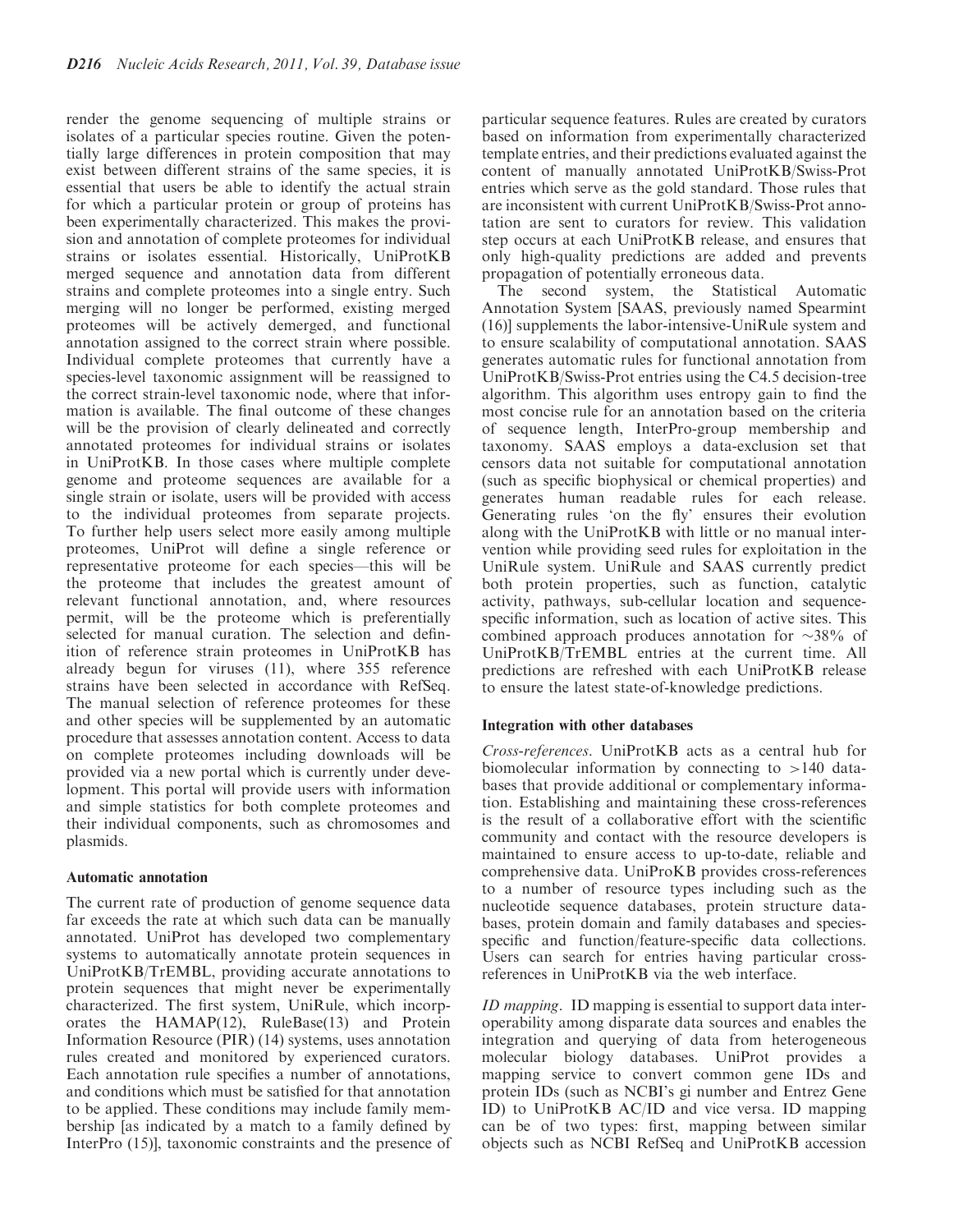numbers and second, from identifiers to annotations such as a UniProtKB accession number to a Pathway or GO ID. UniProt currently provides mappings for >100 unique ID types at http://www.uniprot.org/mapping and the mapping table downloads at ftp://ftp.uniprot.org/pub/databases/ uniprot/current\_release/knowledgebase/idmapping.

Additional bibliography. The UniProt additional bibliography service, through close collaboration with providers of public-curated databases such as Entrez Gene and model organism databases (MODs), maps additional bibliographic data for UniProtKB protein entries to help users better explore existing protein knowledge. This service exploits the collaborative connections with the wider biocuration community to provide users access to additional publications absent from the UniProtKB record, and assists UniProtKB curators to identify and prioritize candidate entries for manual curation. Currently, the service provides literature annotations from 15 external gene or protein databases, including nine MODs. These external sources contribute  $\sim$ 475000 unique PubMed citations not annotated in UniProtKB, covering  $\sim$ 230000 UniProtKB entries. The additional bibliography is directly linked from the protein entry view on the UniProt web site.

#### New data sources

Most of the UniProtKB protein sequences are derived from translations in the ENA/DDBJ/GenBank nucleotide sequence databases. UniProtKB also contains sequences from PDB (17), TAIR and Ensembl (as described earlier). UniProt will extend its collaboration with Ensembl and will work closely with RefSeq to integrate relevant data into the UniProt databases and to identify core sets of protein coding regions that are consistently annotated and of high quality. The long-term goal is to support convergence towards a standard set of protein-coding gene annotations, especially for mammalian and model organisms.

The UniProt Consortium will also extend collaborations with the International Nucleotide Sequence Database Collaboration (INSDC) (18), RefSeq and Ensembl to promote the integration of next-generation-sequencing (NGS) data into the UniProt databases. A special emphasis will be placed on the wealth of variation data being generated for key species of biomedical interest, including of course H. sapiens. This will benefit users of protein and nucleotide resources through improved interoperability and data synchronization.

In the context of new annotation sources, UniProt has collaborated for some time with the wwPDB to produce the UniProtKB/PDB mappings on a weekly basis which is made available through the SIFTS project (19). This is now used as the basis of the automated annotation of UniProtKB/TrEMBL entries using data from the PDBeMotif database (20). The derived annotations provide positional small molecule–protein interaction data in the feature section of the UniProt records, their associated literature citations, keywords and crossreferences. Given the broad range of chemical entities

contained in the PDB archive, only a small manually chosen subset deemed to be unambiguously biologically relevant is included.

# DATABASE ACCESS AND FEEDBACK

The www.uniprot.org website (21) is the primary access point to our data and documentation and to tools such as full-text and field-based-text search, sequence-similarity search, multiple sequence alignment, batch retrieval and database identifier mapping. Searches can be built iteratively with the tool bar's query builder or entered manually in the query field, which can be faster and more powerful (www.uniprot.org/help/text-search). Viewing of result sets, as well as database entries, is configurable. The site has a simple and consistent URL scheme and all searches can be bookmarked to be repeated at a later time. The web site offers various download formats which depend on the chosen dataset (e.g. plain text, XML, RDF, FASTA, GFF for UniProtKB). The columns of result tables can be configured for customized downloads in tab-delimited or Excel format. All data is available in RDF (www.w3.org/RDF/), a W3C standard for publishing data on the Semantic Web. Programmatic access to data and search results is possible via simple HTTP (REST) requests (www.uniprot.org/faq/28). Java applications can also make use of our Java API (UniProtJAPI) (22). While the UniProt web site provides a query interface for all UniProt data, users frequently require the facility to search across related data in different databases. BioMart is an open source query-oriented data-management system that allows for integrated querying of biological-data resources regardless of their geographical locations. A UniProt Biomart is available which allows complext queries between UniProt and other data resources such as PRIDE, Ensembl and InterPro (http://www.ebi.ac.uk/ uniprot/biomart/martview). We are constantly trying to improve our databases and services in terms of accuracy and representation and hence, consider your feedback extremely valuable. Please contact us if you have any questions via www.uniprot.org/contact or email us directly at help@uniprot.org. The page www.uniprot.org/help/ submissions provides information about data submissions and updates. Extensive documentation on how to best use our resource is available at www.uniprot.org/help/. UniProt is freely available for both commercial and noncommercial use (www.uniprot.org/help/license). New releases are published every 4 weeks except for UniMES, which is updated only when the underlying source data are updated. Statistics are available with each release at www .uniprot.org.

# ACKNOWLEDGEMENTS

Universal Protein Resource has been prepared by Rolf Apweiler, Maria Jesus Martin, Claire O'Donovan, Michele Magrane, Yasmin Alam-Faruque, Ricardo Antunes, Daniel Barrell, Benoit Bely, Mark Bingley, David Binns, Lawrence Bower, Paul Browne, Wei Mun Chan, Emily Dimmer, Ruth Eberhardt, Francesco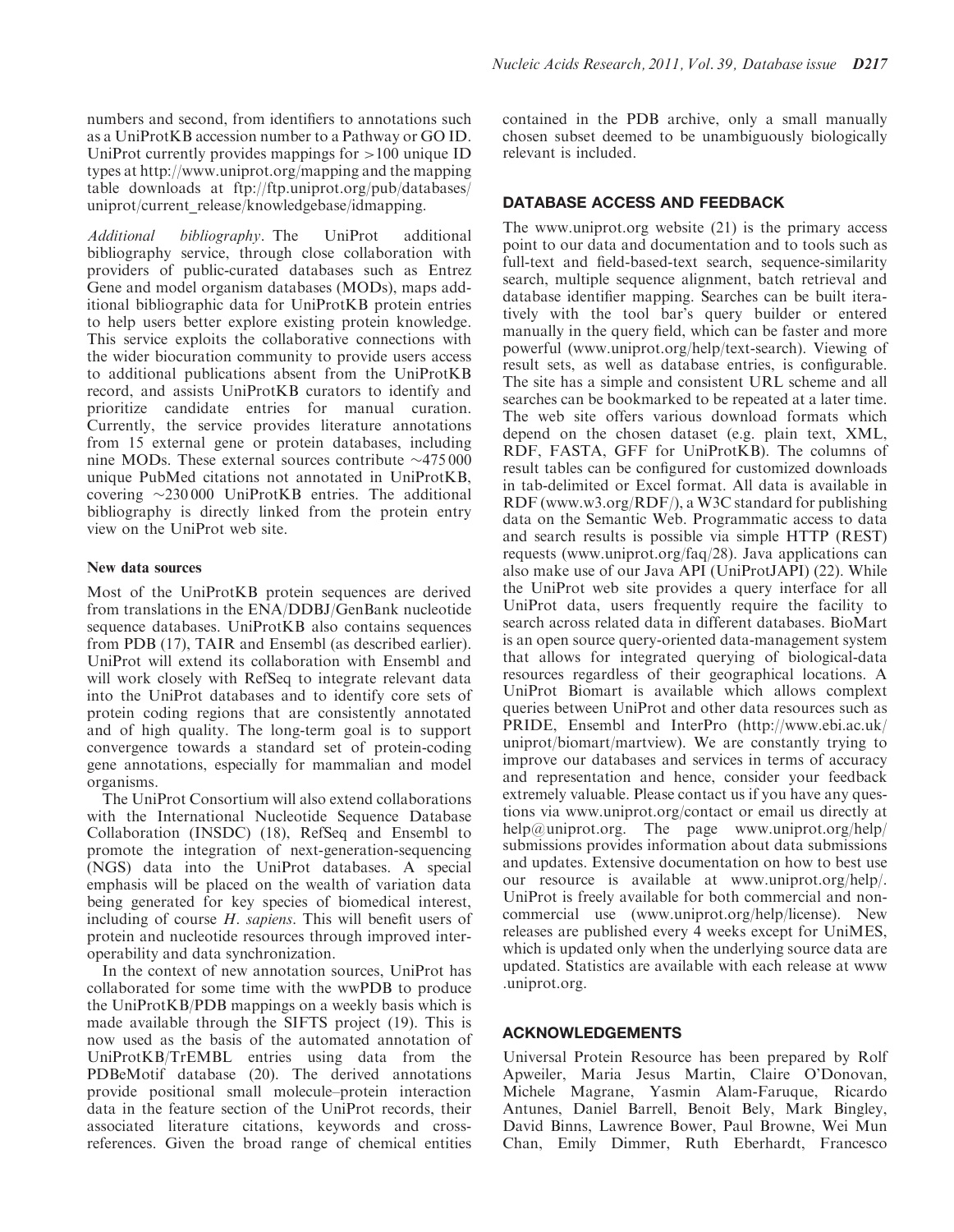Fazzini, Alexander Fedotov, Rebecca Foulger, John Garavelli, Leyla Garcia Castro, Rachael Huntley, Julius Jacobsen, Michael Kleen, Kati Laiho, Duncan Legge, Quan Lin, Wudong Liu, Jie Luo, Sandra Orchard, Samuel Patient, Klemens Pichler, Diego Poggioli, Nikolas Pontikos, Manuela Pruess, Steven Rosanoff, Tony Sawford, Harminder Sehra, Edward Turner, Matt Corbett, Mike Donnelly and Pieter van Rensburg at the European Bioinformatics Institute (EBI); Ioannis Xenarios, Lydie Bougueleret, Andrea Auchincloss, Ghislaine Argoud-Puy, Kristian Axelsen, Amos Bairoch, Delphine Baratin, Marie-Claude Blatter, Brigitte Boeckmann, Jerven Bolleman, Laurent Bollondi, Emmanuel Boutet, Silvia Braconi Quintaje, Lionel Breuza, Alan Bridge, Edouard deCastro, Elisabeth Coudert, Isabelle Cusin, Mikael Doche, Dolnide Dornevil, Severine Duvaud, Anne Estreicher, Livia Famiglietti, Marc Feuermann, Sebastien Gehant, Serenella Ferro, Elisabeth Gasteiger, Alain Gateau, Vivienne Gerritsen, Arnaud Gos, Nadine Gruaz-Gumowski, Ursula Hinz, Chantal Hulo, Nicolas Hulo, Janet James, Silvia Jimenez, Florence Jungo, Thomas Kappler, Guillaume Keller, Vicente Lara, Philippe Lemercier, Damien Lieberherr, Xavier Martin, Patrick Masson, Madelaine Moinat, Anne Morgat, Salvo Paesano, Ivo Pedruzzi, Sandrine Pilbout, Sylvain Poux, Monica Pozzato, Nicole Redaschi, Catherine Rivoire, Bernd Roechert, Michel Schneider, Christian Sigrist, Karin Sonesson, Sylvie Staehli, Eleanor Stanley, Andre Stutz, Shyamala Sundaram, Michael Tognolli, Laure Verbregue, Anne-Lise Veuthey at the Swiss Institute of Bioinformatics (SIB); Cathy H. Wu, Cecilia N. Arighi, Leslie Arminski, Winona C. Barker, Chuming Chen, Yongxing Chen, Pratibha Dubey, Hongzhan Huang, Raja Mazumder, Peter McGarvey, Darren A. Natale, Thanemozhi G. Natarajan, Jules Nchoutmboube, Natalia V. Roberts, Baris E. Suzek, Uzoamaka Ugochukwu, C. R. Vinayaka, Qinghua Wang, Yuqi Wang, Lai-Su Yeh and Jian Zhang at the Protein Information Resource (PIR).

#### FUNDING

National Institutes of Health [grants 2U01HG02712-04, 2P41HG02273-07 and 5R01GM080646-04, 3R01GM 080646-04S2, 1G08LM010720-01, 3P20RR016472-09S2 to UniProt and European Bioinformatics Institute (EBI)'s involvement in UniProt and Protein Information Resource activities, respectively]; European Commission contract SLING (grant 226073 to EBI's involvement in UniProt); Swiss Federal Government through the Federal Office of Education and Science and from the European Commission contracts GEN2PHEN (grant 200754 to UniProtKB/Swiss-Prot activities at the Swiss Institute of Bioinformatics); MICROME (grant 222886-2 to UniProtKB/Swiss-Prot activities at the Swiss Institute of Bioinformatics); SLING (grant 226073 to UniProtKB/ Swiss-Prot activities at the Swiss Institute of Bioinformatics); NSF (grant DBI-0850319 to Protein

Information Resource activities). Funding for open access charge: NIH (grant 2U01HG02712-04).

Conflict of interest statement. None declared.

#### **REFERENCES**

- 1. Leinonen,R., Diez,F.G., Binns,D., Fleischmann,W., Lopez,R. and Apweiler,R. (2009) UniProt archive. Bioinformatics, 20, 3236–3237.
- 2. Suzek,B.E., Huang,H., McGarvey,P., Mazumder,R. and Wu,C.H. (2007) UniRef: comprehensive and non-redundant UniProt reference clusters. Bioinformatics, 23, 1282–1288.
- 3. Leinonen,R., Akhtar,R., Birney,E., Bonfield,J., Bower,L., Corbett,M., Cheng,Y., Demiralp,F., Faruque,N., Goodgame,N. et al. (2010) Improvements to services at the European nucleotide archive. Nucleic Acids Res., 38, D39–D45.
- 4. Kaminuma,E., Mashima,J., Kodama,Y., Gojobori,T., Ogasawara,O., Okuba,Y., Takagi,T. and Nakamuru,Y. (2010) DDBJ launches a new archive database with analytical tools for next-generation sequence data. Nucleic Acids. Res., 38, D33–D38.
- 5. Benson,D.A., Karsch-Mizrachi,I., Lipman,D.J., Ostell,J. and Sayers,E.W. (2010) GenBank. Nucleic Acids Res., 38, D46–D51.
- 6. The Gene Ontology Consortium. (2000) Gene ontology: tool for the unification of biology. Nat. Genet., 25, 25–29.
- 7. Pruitt,K.D., Tatusova,T. and Maglott,D.R. (2007) NCBI Reference Sequence (RefSeq): a curated non-redundant sequence database of genomes, transcripts and proteins. Nucleic Acids Res., 35, D61–D65.
- 8. Kersey,P.J., Duarte,J., Williams,A., Karavidopoulou,Y., Birney,E. and Apweiler,R. (2004) The International protein index: an integrated database for proteomics experiments. Proteomics, 4, 1985–1988.
- 9. Hubbard,T.J.P., Aken,B.L., Ayling,S., Ballester,B., Beal,K., Bragin,E., Brent,S., Chen,Y., Clapham,P., Clarke,L. et al. (2009) Ensembl 2009. Nucleic Acids Res., 37, D690–D697.
- 10. Swarbreck,D., Wilks,C., Lamesch,P., Berardini,T., Garcia-Hernandez,M., Foerster,H., Li,D., Meyer,T., Muller,R., Ploetz,L. et al. (2008) The Arabidopsis Information Resource (TAIR): gene structure and function annotation. Nucleic Acids Res., 36, D1009–D1014.
- 11. Hulo,C., de Castro,E., Masson,P., Bougueleret,L., Bairoch,A., Xenarios,I. and Le Mercier,P. (2010) ViralZone: a knowledge resource to understand virus diversity. Nucleic Acids Res., doi:10.1093/nar/gkq901.
- 12. Gattiker,A., Michoud,K., Rivoire,C., Auchincloss,A.H., Coudert,E., Lima,T., Kersey,P., Pagni,M., Sigrist,C.J., Lachaize,C. et al. (2003) Automated annotation of microbial proteomes in SWISS-PROT. Comput. Biol. Chem., 27, 49–58.
- 13. Fleischmann,W., Moller,S., Gateau,A. and Apweiler,R. (1999) A novel method for automatic functional annotation of proteins. Bioinformatics, 15, 228–233.
- 14. Natale,D.A., Vinayaka,C.R. and Wu,C.H. (2004) Large-scale, classification-driven, rule-based functional annotation of proteins. In Subramaniam,S. (ed.), Encyclopedia of Genetics, Genomics, Proteomics and Bioinformatics, Bioinformatics Volume. John Wiley & Sons, Ltd, NY.
- 15. Hunter,S., Apweiler,R., Attwood,T.K., Bairoch,A., Bateman,A., Binns,D., Bork,P., Das,U., Daugherty,L., Duquenne,L. et al. (2009) InterPro: the integrative protein signature database (2009). Nucleic Acids Res., 37, D224–D228.
- 16. Kretschmann,E., Fleischmann,W. and Apweiler,R. (2001) Automatic rule generation for protein annotation with the C4.5 data mining algorithm applied on Swiss-Prot. Bioinformatics, 17, 920–926.
- 17. Velankar,S., Best,C., Beuth,B., Boutselakis,C.H., Cobley,N., Sousa Da Silva,A.W., Dimitropoulos,D., Golovin,A., Hirshberg,M., John,M. et al. (2010) PDBe: Protein Data Bank in Europe. Nucleic Acids Res., 38, D308–D317.